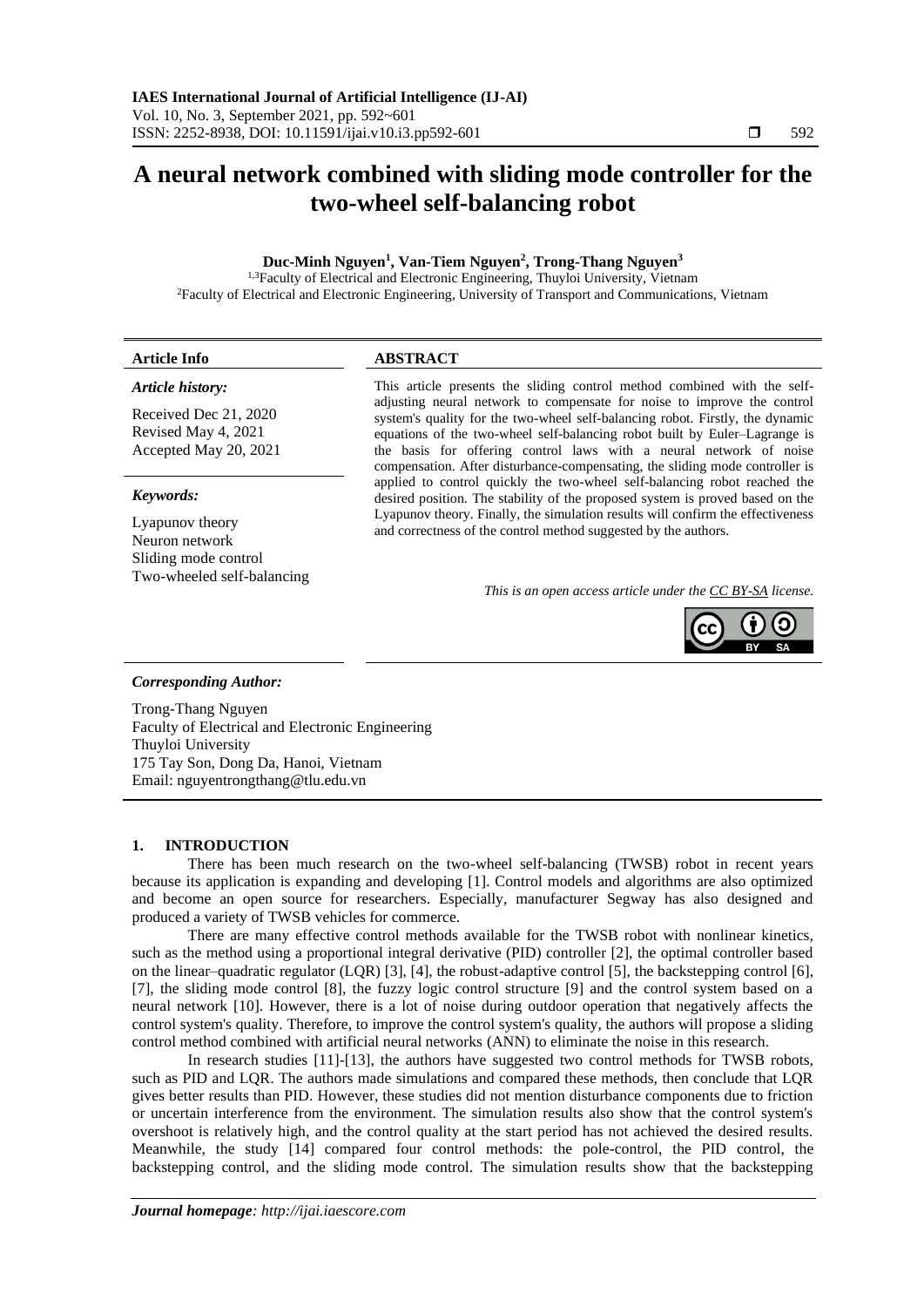method and the pole-control have better results. However, in controlling the angle of rotation, the extended noise still cannot be eliminated. With the proposal using fuzzy logic [15], [16], the authors used fuzzy laws to control the balance and position of the TWSB robot. The system has a fast response and limited interference. However, with variability and uncertainty disturbance, the ability to reject interference is still low. To overcome those disadvantage problems mentioned above, in this study, the authors will develop from experiences in building control systems and noise compensation in previous articles [17]-[19] for the construction of the controller of TWSB robot with a nonlinear dynamic structure and uncertainty disturbance. This study's main contributions include designing a sliding mode controller combined with adaptive neural networks with online self-aligning parameters to eliminate the noise and uncertain components in the TWSB robot with nonlinear kinetics and determination of the uncertainty parameters. The remaining content of this article includes as shown in: Section 2 presents the equations of control object for TWSB robot; in section 3, the authors build the neural network to compensate for the disturbance and prove the stability of the system; the results and discussion are presented in section 4, and the conclusions are presented in section 5.

# **2. BUILDING THE EQUATIONS OF CONTROL OBJECT FOR TWSB ROBOT**

# **2.1. The model of the TWSB robot**

The model of the TWSB robot is shown in Figure 1. The TWSB robot is a three-degrees-freedom robot with three joint variables: moving *x*, turning angle  $θ$ , and tilting variable  $φ$ .

The energy of the system:  $L = K - U$ 

where K is the total kinetic energy and U is the total potential energy.



Figure 1. The model of the TWSB robot

#### **2.2. Lagrange equations**

The TWSB robot is an object with nonlinear kinetics. Therefore, we ignore external forces and the friction between the body and two-wheels to simplify the kinetic modeling process. These friction components and external forces will be added to the general equations and will be discussed in the next section. The total kinetic energy in the system is calculated as shown in:

$$
K = K_1 + K_2 + K_3 + K_4 \tag{1}
$$

where  $K_I$  is the translational kinetic energy of the wheel:

$$
K_1 = \frac{1}{2} m_{\rm w} (\dot{x}_L^2 + \dot{x}_R^2)
$$
 (2)

 $K_2$  is the rotational kinetic energy of the wheel: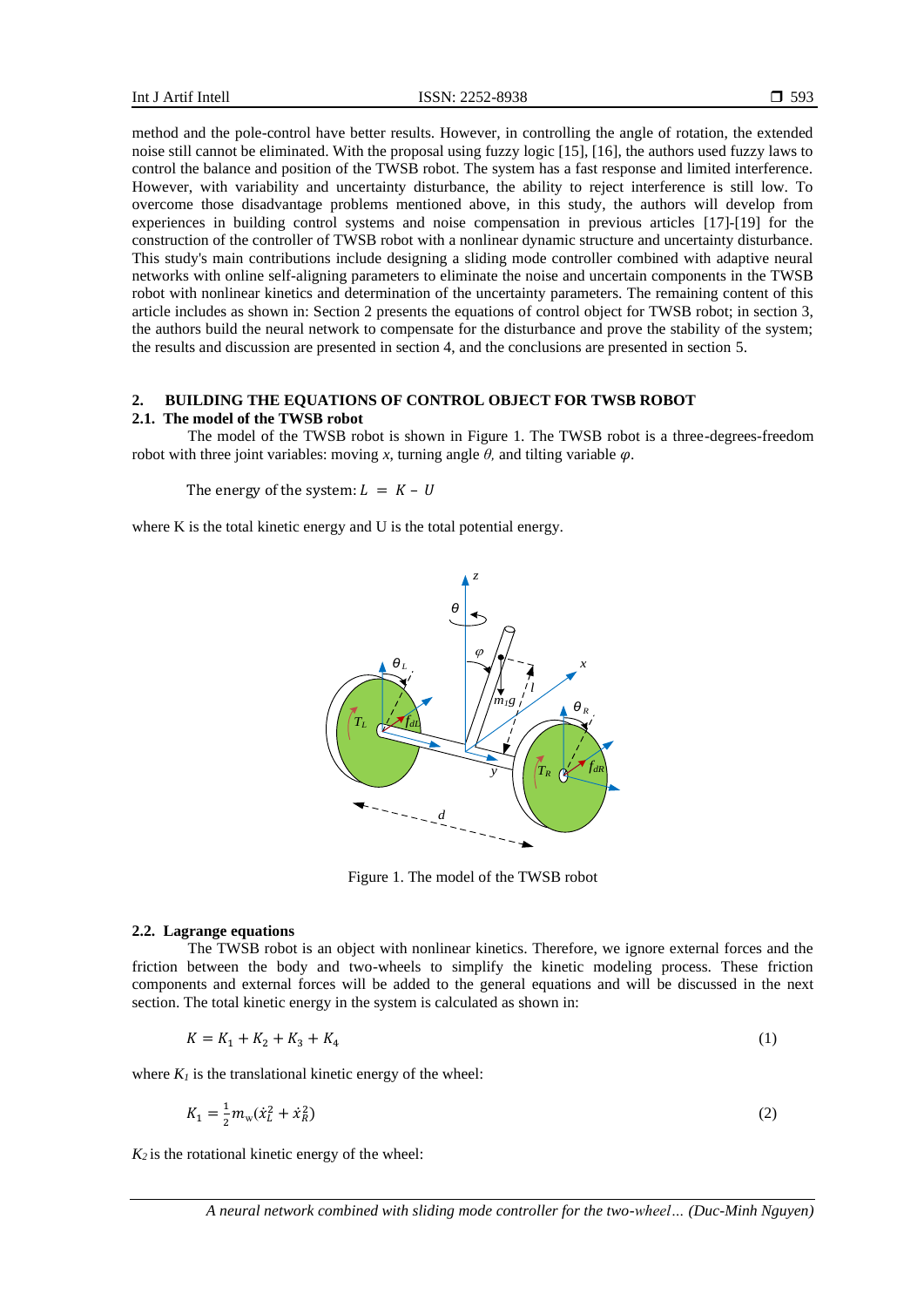$$
K_2 = \frac{1}{2} J_{\rm wy} (\dot{\theta}_L^2 + \dot{\theta}_R^2)
$$
 (3)

 $K_3$  is the kinetic energy of the pedestal:

$$
K_3 = \frac{1}{2}m_2 \left(\frac{x_L + x_R}{2}\right)^2 + \frac{1}{2}J_c \dot{\varphi}^2 + \frac{1}{2}J_v \left(\frac{x_L - x_R}{d}\right)^2 \tag{4}
$$

 $K_4$  is the kinetic energy of the pendulum:

$$
K_4 = \frac{1}{2}m_1 \left[ \left( \frac{x_L + x_R}{2} \right)^2 + l(\dot{x}_L + \dot{x}_R) \dot{\varphi} \cos(\varphi) \right] + \frac{1}{2}m_1 l^2 \dot{\varphi}^2 + \frac{1}{2} J_p \dot{\varphi}^2 \tag{5}
$$

where:

 $x_L$ ,  $x_R$  are displacement of left wheel, right wheel along *x*-axis, respectively.

 $m<sub>w</sub>$  is the mass of the wheel.

 $\theta_L$ ,  $\theta_R$  are the rotation angle of the left wheel and the right wheel relative to the *z*-axis.

 $J_{\gamma}$  is the inertia moment of the wheel along *y*-axis.

 $m_l$ ,  $m_2$  are the mass of the pendulum, the mass of the pedestal, respectively.

*J<sup>c</sup>* is the inertia moment of the pedestal around *y*-axis.

 $J<sub>v</sub>$  is the inertia moment of the pedestal and the pendulum around the *z*-axis.

*J<sup>p</sup>* is the inertia moment of the pendulum around the *y*-axis.

*l* is the distance from the base to the center of the pendulum.

 $\varphi$  is the tilt angle of the pendulum.

Since the potential of the wheel and the pedestal are zero, the total potential of the system is as shown in:

$$
U = U_4 = mg \cdot (\phi) \tag{6}
$$

Where:

$$
x_L = \theta_L r \t\t \dot{x}_L = \dot{\theta}_L r \t\t \ddot{x}_L = \ddot{\theta}_L r
$$
  
\n
$$
x_R = \theta_R r \t\t \dot{x}_R = \dot{\theta}_R r \t\t \ddot{x}_R = \ddot{\theta}_R r
$$
\n(7)

Replacing (7) into (3) and replacing (2)–(6) into (1), we get the Lagrange equation of the system according to the total kinetic energy and the total potential energy as shown in:

$$
L = \left(m_{\rm w} + \frac{J_{\rm w}y}{r^2}\right) \frac{\dot{x}_L^2 + \dot{x}_R^2}{2} + \frac{m_1 + m_2}{2} \left(\frac{\dot{x}_L + \dot{x}_R}{2}\right)^2 + m_1 l \left(\frac{\dot{x}_L + \dot{x}_R}{2}\right) \dot{\varphi} \cos(\varphi) + \frac{1}{2} (m_1 l^2 + J_p + J_c) \dot{\varphi}^2 + \frac{1}{2} J_\nu \left(\frac{\dot{x}_L - \dot{x}_R}{d}\right)^2 - m_2 g l \cos(\varphi)
$$
\n(8)

#### **2.3. The forward kinematic of TWSB robot**

To calculate the forces in the system affected by the joint variables, we use the following general kinetic:

$$
\frac{d}{dt}\left(\frac{\partial L}{\partial \dot{q}_i}\right) - \frac{\partial L}{\partial q_i} = \tau_i
$$
\n(9)

in which,  $\tau_i$  is the forces effected by the joint variables. The variable  $q_i$  is a component of the joint variable vector. Applying in (9) with the displacement  $(x_L)$  of the left wheel along *x*-axis, we get:

$$
\frac{d}{dt}\left(\frac{\partial L}{\partial \dot{x}_L}\right) - \frac{\partial L}{\partial x_L} = \tau_L
$$
\n(10)

With  $\tau_L$  is the total moment of the system effected on the left wheel of the robot. Executing in (10) based on the (8), we obtain:

$$
(m_{\rm w} + \frac{J_{\rm w} y}{r^2})\ddot{x}_L + \frac{m_1 + m_2}{4}(\ddot{x}_L + \ddot{x}_R) + \frac{1}{2}m_1 l(\ddot{\varphi}\cos\varphi - \dot{\varphi}^2 \sin\varphi) + \frac{1}{a^2} J_{\nu}(\ddot{x}_L - \ddot{x}_R) = \tau_L
$$
 (11)

$$
(\mathbf{3})
$$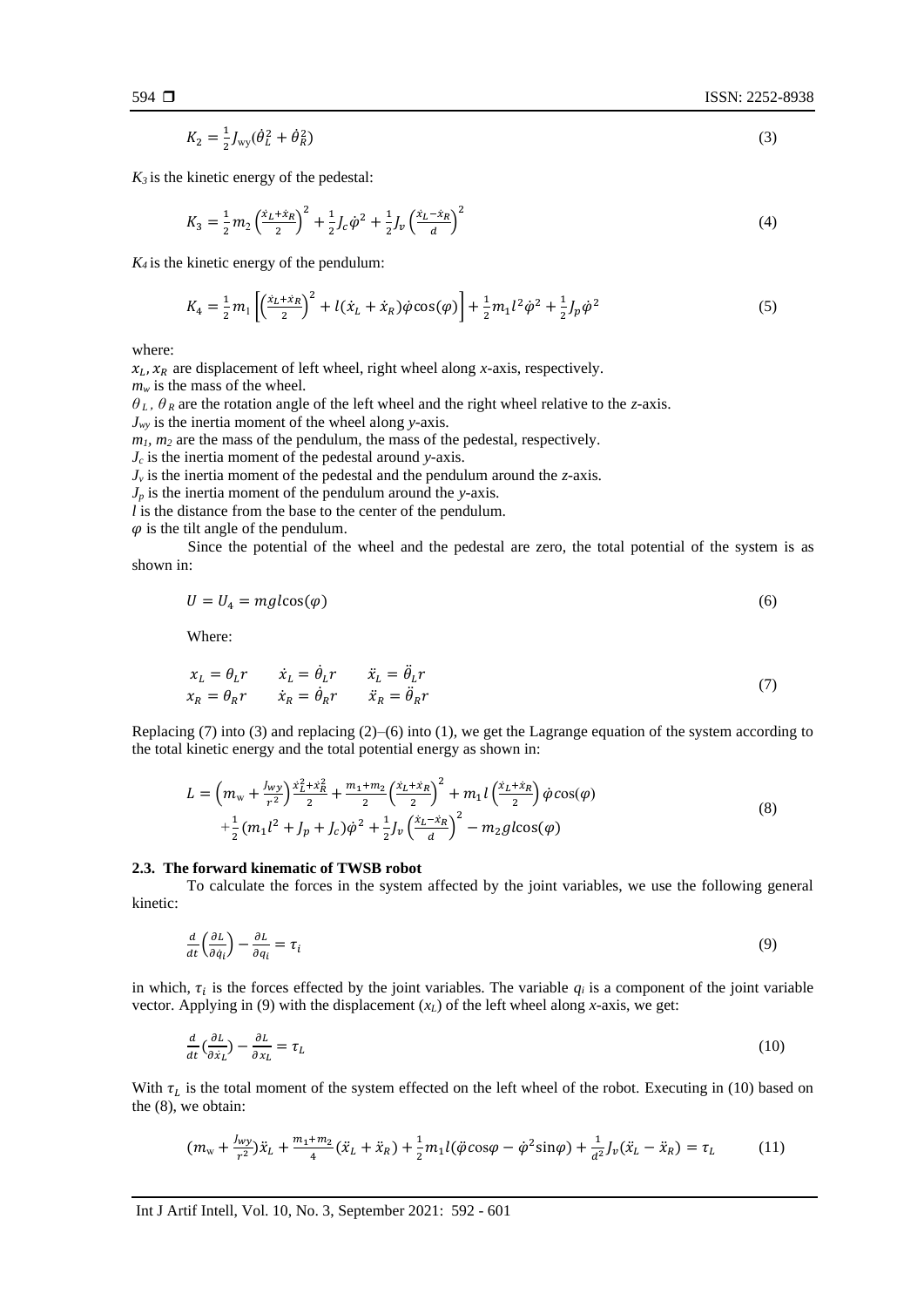Applying in (9) with the displacement  $(x_R)$  of the right wheel along *x*-axis, we get:

$$
\frac{d}{dt}\left(\frac{\partial L}{\partial \dot{x}_R}\right) - \frac{\partial L}{\partial x_R} = \tau_R
$$
\n(12)

with  $\tau_R$  is the total moment of the system effected on the right wheel of the robot. Executing in (12) based on the (8), we obtain:

$$
(m_{\rm w} + \frac{J_{\rm wy}}{r^2})\ddot{x}_R + \frac{m_1 + m_2}{4}(\ddot{x}_L + \ddot{x}_R) + \frac{1}{2}m_1l(\ddot{\varphi}\cos\varphi - \dot{\varphi}^2\sin\varphi) - \frac{1}{a^2}J_{\nu}(\ddot{x}_L - \ddot{x}_R) = \tau_R
$$
 (13)

Executing in (9) with the tilt angle variable  $(\varphi)$  of the pendulum, we obtain:

$$
\frac{d}{dt}\left(\frac{\partial L}{\partial \dot{\varphi}}\right) - \frac{\partial L}{\partial \varphi} = 0\tag{14}
$$

Executing in (14) based on (8), we have:

$$
m_1 l(\frac{x_L + x_R}{2}) \cos \varphi + (m_1 l^2 + J_p + J_c) \ddot{\varphi} - m_2 g l \sin \varphi = 0
$$
\n(15)

We have relationships between the variables as shown in:

$$
\begin{aligned}\n x &= \frac{x_L + x_R}{2} & \dot{x} &= \frac{\dot{x}_L + \dot{x}_R}{2} & \ddot{x} &= \frac{\ddot{x}_L + \ddot{x}_R}{2} \\
\theta &= \frac{x_L - x_R}{d} & \dot{\theta} &= \frac{\dot{x}_L - \dot{x}_R}{d} & \ddot{\theta} &= \frac{\ddot{x}_L - \ddot{x}_R}{d}\n \end{aligned}\n \tag{16}
$$

Adding (11) and (13), then replacing variables as in (16), we get:

$$
\left(2m_w + 2\frac{J_{wy}}{r^2} + \frac{m_1 + m_2}{2}\right)\ddot{x} + m_1 l(\ddot{\varphi}\cos\varphi - \dot{\varphi}^2\sin\varphi) = \tau_R + \tau_L\tag{17}
$$

Taking (11) minus (13), then replacing variables as in (16), we get:

$$
d(mw + \frac{J_{wy}}{r^2} + \frac{2}{d^2}J_v)\ddot{\theta} = \tau_L - \tau_R
$$
\n(18)

#### **2.4. The mathematical model of the control object**

The general kinetic equation system for robots has the following general form [20], [21]:

$$
D(q)\ddot{q} + C(q,\dot{q})\dot{q} + G(q) + F_r(\dot{q}) + \tau_d = \tau
$$
\n(19)

where  $D(q) \in R^{n \times n}$  is the asymmetric and positive definite matrix  $C(q, \dot{q}) \in R^n$  is the centrifugal and Coriolis forces. $F_r(q) \in R^n$  is the friction. $G(q) \in R^n$  is the gravity force.  $\tau_d \in R^n$  is a general nonlinear disturbance.  $\tau \in R^n$  represent the torque input controls vector.  $q, \dot{q}, \ddot{q} \in R^n$  denotes the angle, velocity, and acceleration vector of the link, respectively. Because the TWSB robot is a three-degrees of freedom robot with three variables such as the moving variable x, the turning angle variable  $\theta$ , and tilt angle variable  $\varphi$ , we have the vector variables of the joints:

$$
q = [x \quad \theta \quad \varphi]^T \qquad \dot{q} = [\dot{x} \quad \dot{\theta} \quad \dot{\varphi}]^T \qquad \ddot{q} = [\ddot{x} \quad \ddot{\theta} \quad \ddot{\varphi}]^T
$$

Property 1. The inertia matrix  $D(q)$  is symmetric and uniformly positive definite, and satisfied

$$
\forall q \in R^n, \quad g q^T q \le q^T D q \le \overline{g} q^T q
$$

where g and  $\overline{g}$  are known positive constants.

Property 2. The Coriolis and centrifugal matrix $C(q, \dot{q})$  can be appropriately defined in order for  $(\dot{D} - 2C)$  is skew-symmetric. We get:

$$
q^T(\dot{D} - 2C)q = 0, \qquad \forall q \neq 0. \tag{20}
$$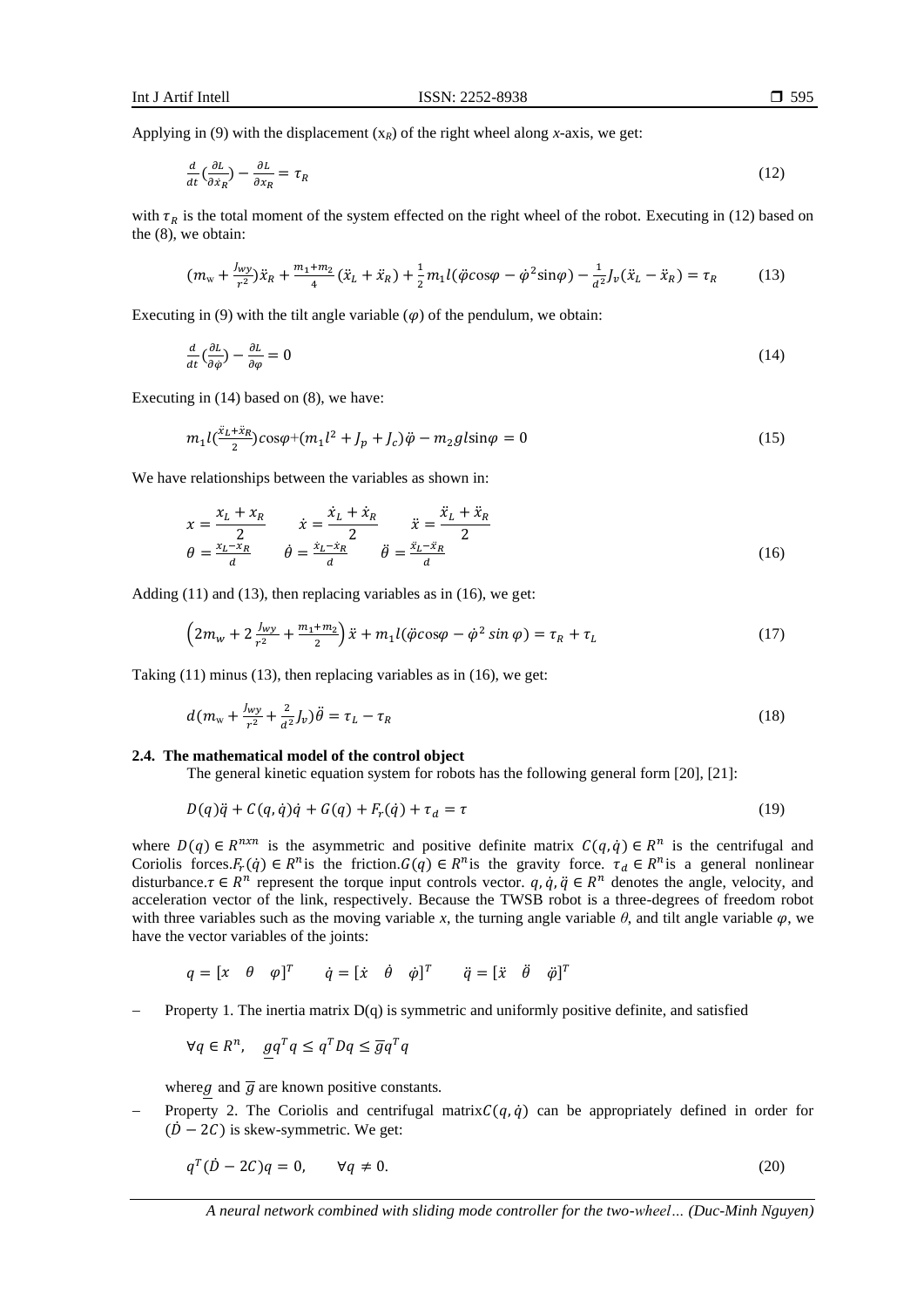Rewriting (17), (18), and (15) according to (19) we get the following coefficient matrices:

$$
D = \begin{bmatrix} 2m_{\rm w} + 2\frac{J_{\rm wy}}{r^2} + \frac{m_1 + m_2}{2} & 0 & m_1lcos\varphi \\ 0 & d(m_{\rm w} + \frac{J_{\rm wy}}{r^2} + \frac{2}{a^2}J_{\nu}) & 0 \\ m_1lcos\varphi & 0 & m_1l^2 + J_p + J_c \end{bmatrix}
$$
(21)

$$
C = \begin{bmatrix} 0 & 0 & -m_1 l \dot{\varphi} \sin \varphi \\ 0 & 0 & 0 \\ 0 & 0 & 0 \end{bmatrix}
$$
 (22)

Demonstration of property 2**:** The derivative of matrix D:

$$
\dot{D} = \begin{bmatrix} 0 & 0 & -m_1 l \dot{\phi} \sin \varphi \\ 0 & 0 & 0 \\ -m_1 l \dot{\phi} \sin \varphi & 0 & 0 \end{bmatrix}
$$
(23)

Replacing  $(22)$  and  $(23)$  in  $(20)$ , we get:

$$
q^{T}(\dot{D} - 2C)q = \begin{bmatrix} x & \theta & \varphi \end{bmatrix} \begin{bmatrix} 0 & 0 & -m_1 l\dot{\varphi} \sin \varphi \\ 0 & 0 & 0 \\ -m_1 l\dot{\varphi} \sin \varphi & 0 & 0 \end{bmatrix} - 2 \begin{bmatrix} 0 & 0 & -m_1 l\dot{\varphi} \sin \varphi \\ 0 & 0 & 0 \\ 0 & 0 & 0 \end{bmatrix} \begin{bmatrix} x \\ \theta \\ \varphi \end{bmatrix}
$$

$$
= \begin{bmatrix} x & \theta & \varphi \end{bmatrix} \begin{bmatrix} 0 & 0 & m_1 l\dot{\varphi} \sin \varphi \\ 0 & 0 & 0 \\ -m_1 l\dot{\varphi} \sin \varphi & 0 & 0 \end{bmatrix} \begin{bmatrix} x \\ \theta \\ \varphi \end{bmatrix}
$$

$$
= \begin{bmatrix} -\varphi m_1 l\dot{\varphi} \sin \varphi & 0 & x m_1 l\dot{\varphi} \sin \varphi \end{bmatrix} \begin{bmatrix} x \\ \theta \\ \varphi \end{bmatrix} = 0
$$
(24)

Thus, based on the results in (24) with the matrix parameters in (21) and (22), the TWSB robot kinetic equation has the property as (20).

## **3. BUILDING THE NEURAL NETWORK TO COMPENSATE FOR DISTURBANCE**

Commonly, the sliding mode control method [22]-[24] includes defining the sliding surface as the system state functions and proving the trajectories of the closed-loop system reach this surface in a finite time based on stability theory. To solve the disadvantages of the common sliding mode control, we add a neural network. The neural network and sliding mode controller's learning algorithm is constructed relying on the Lyapunov theorem to ensure the system's stability.

We ignore some external forces that affected the system to build the kinetic model [25] of the robot. After making the general equations, we will add these external forces. In (19),  $F_r(\dot{q})$  is the composition of friction on the two wheels. It includes  $F_L$ ,  $F_R$  -friction force impact on the left-wheel and right-wheel; $\tau_d$ -the external force impacts the two wheels.  $\tau_d$  has  $f_L$ ,  $f_R$  - the interaction force between the left and right wheel and pedestal; *fdL* , *fdR* -the external force impact on the left wheel and right wheel. Setting:

$$
F(q, \dot{q}, \ddot{q}, t) = F_r(\dot{q}) + \tau_d \tag{25}
$$

In the nonlinear kinetic system, noise and friction are the leading causes of control quality loss. Therefore, to increase control quality, the authors will build a neural network for compensation for the disturbances and uncertainty parts in this study.

In studies on robust adaptive control, NN in [17], [26], [27] are mostly used for the unknown nonlinearities as approximation models because of their inherent capabilities of approximation. A simple artificial neural network structure for approximating function may be rewritten as:

$$
F(q, \dot{q}, \ddot{q}, t) = F(s) = W\sigma + \varepsilon
$$
\n<sup>(26)</sup>

where *ε* denotes the approximation error and  $\bar{\varepsilon}$  is the limit of  $\varepsilon$ ,  $(|\varepsilon| \leq \bar{\varepsilon})$ . *σ* denotes the Gaussian function. We define the weights  $w_{ii}$  to construct an approximated neural network, so the (9) could be rewritten as: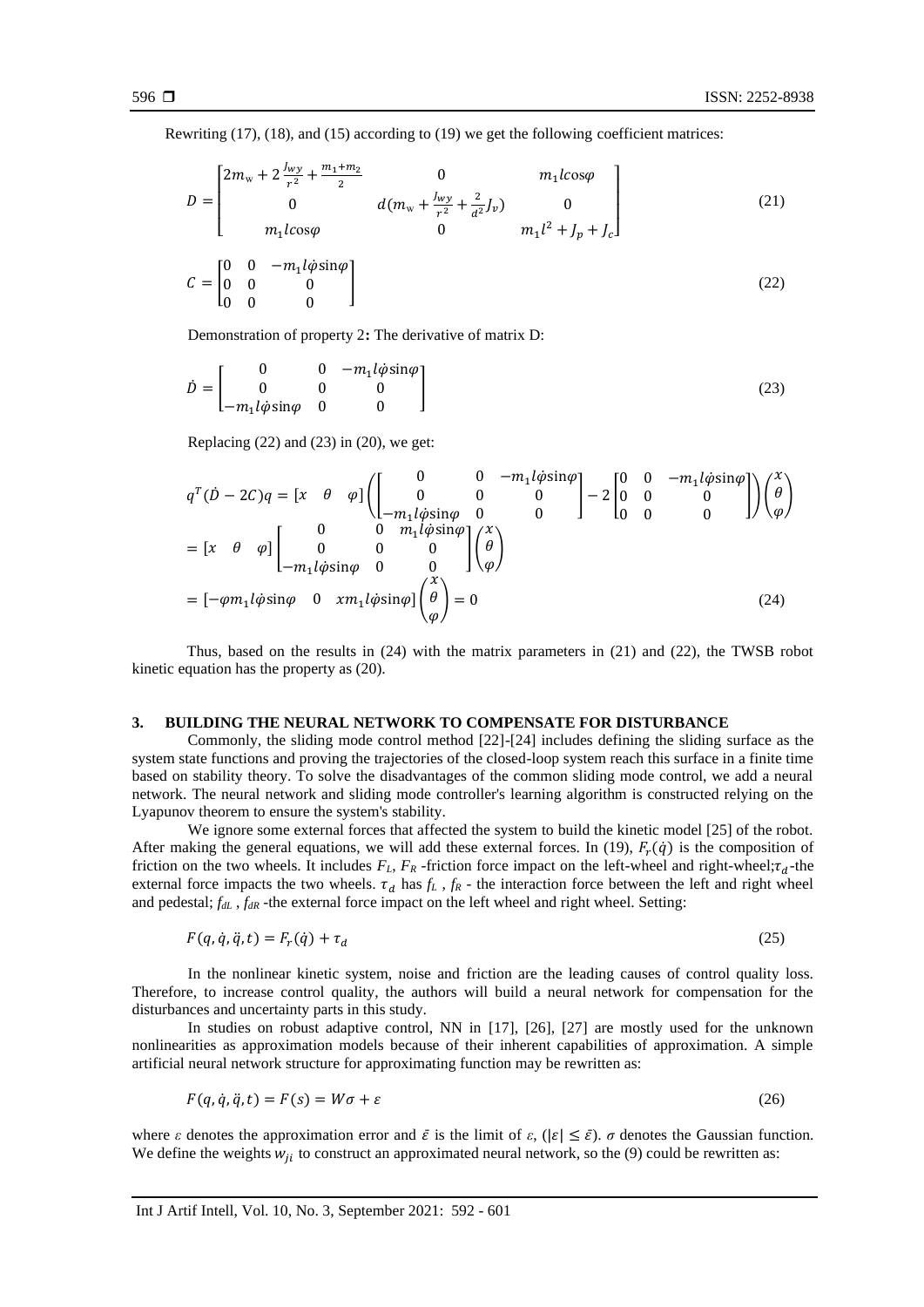$$
F(s) = \sum_{j=1}^{n} w_{ji} \sigma_i + \varepsilon \quad i = 1, 2, \dots, n \tag{27}
$$

The Gaussian function is as shown in:

$$
\sigma_i = \exp\left(-\frac{s_i - c_i}{\lambda_i^2}\right) \tag{28}
$$

where  $S_i = [S_{i1}, S_{i2},...,S_{in}]^T$  denotes the input of radial basis function (RBF) network,  $c_i = [c_1, c_2,...,c_n]^T$  is the centers of the basic function and  $\lambda_i$  is the widths of the basic function, freely chosen. We set a Lyapunov function *V*(*t*). Basing on the Lyapunov stability theory, if we make a control law so that the time derivative of  $V(t)$  is negative, then the agent's trajectory will converge to the sliding surfaces  $= 0$  in a finite time and keep them on the sliding surface. Setting the Lyapunov function as shown in:

$$
V(t) = \frac{1}{2} (s^T D s + \sum_{j=1}^n w_j^T w_j)
$$
 (29)

It is easy to see that this function is positive definite:

$$
V(t) > 0, \forall s \neq 0
$$

Differentiating in (29) concerning time, we get:

$$
\dot{V}(t) = \frac{1}{2} \left[ \dot{s}^T D s + s^T \dot{D} s + s^T D \dot{s} + \sum_{j=1}^n (\dot{w}_j^T w_j + w_j^T \dot{w}_j) \right]
$$
  
=  $\frac{1}{2} s^T \dot{D} s + s^T D \dot{s} + \sum_{j=1}^n w_j^T \dot{w}_j$  (30)

According to dynamic in (19), both  $C(q, \dot{q})$  and  $D(q)$  satisfy Property 2:

$$
sT(\dot{D} - 2C)s = 0, \t\forall s \in Rn
$$
  
\n
$$
\leftrightarrow sT \dot{D} s = 2sT Cs
$$
\n(31)

The matrix( $\dot{D} - 2C$ ) is symmetric. This characteristic ensures the system unaffected by the force is defined by  $C(q, \dot{q})\dot{q}$ . Therefore, from (30) and (31), we have:

$$
\dot{V}(t) = s^T C s + s^T D \dot{s} + \sum_{j=1}^n w_j^T \dot{w}_j
$$
\n(32)

Setting the sliding surface structured with PD and neural network (26) to cling to the reference trajectory of the Euler - Lagrange system (19) with the deviation of *e* equal to 0, we propose the following control law:

$$
\tau = D\ddot{q}_d + C\dot{q}_d + G - D\Lambda \dot{e} - CAe
$$
  
- Ks -  $\gamma \frac{s}{\|S\|} + (1 + \eta)W\sigma$  (33)

The learning algorithm:

 $\dot{w}_i = -\eta s \sigma_i$ (34)

where *K* is a symmetric positive matrix and $\gamma$ ,  $\eta > 0$ . The equation of sliding surface:

$$
s = \dot{e} + \Lambda e \tag{35}
$$

Theorem 1 considers the Euler–Lagrange system (19), sliding mode (35), approximating neural network defined in (27) with Gaussian function described in (28), the proposed state feedback control law (33), and learning algorithm (34). All the system signals are limited, and the tracking error congregates to sliding surfaces in a limited time.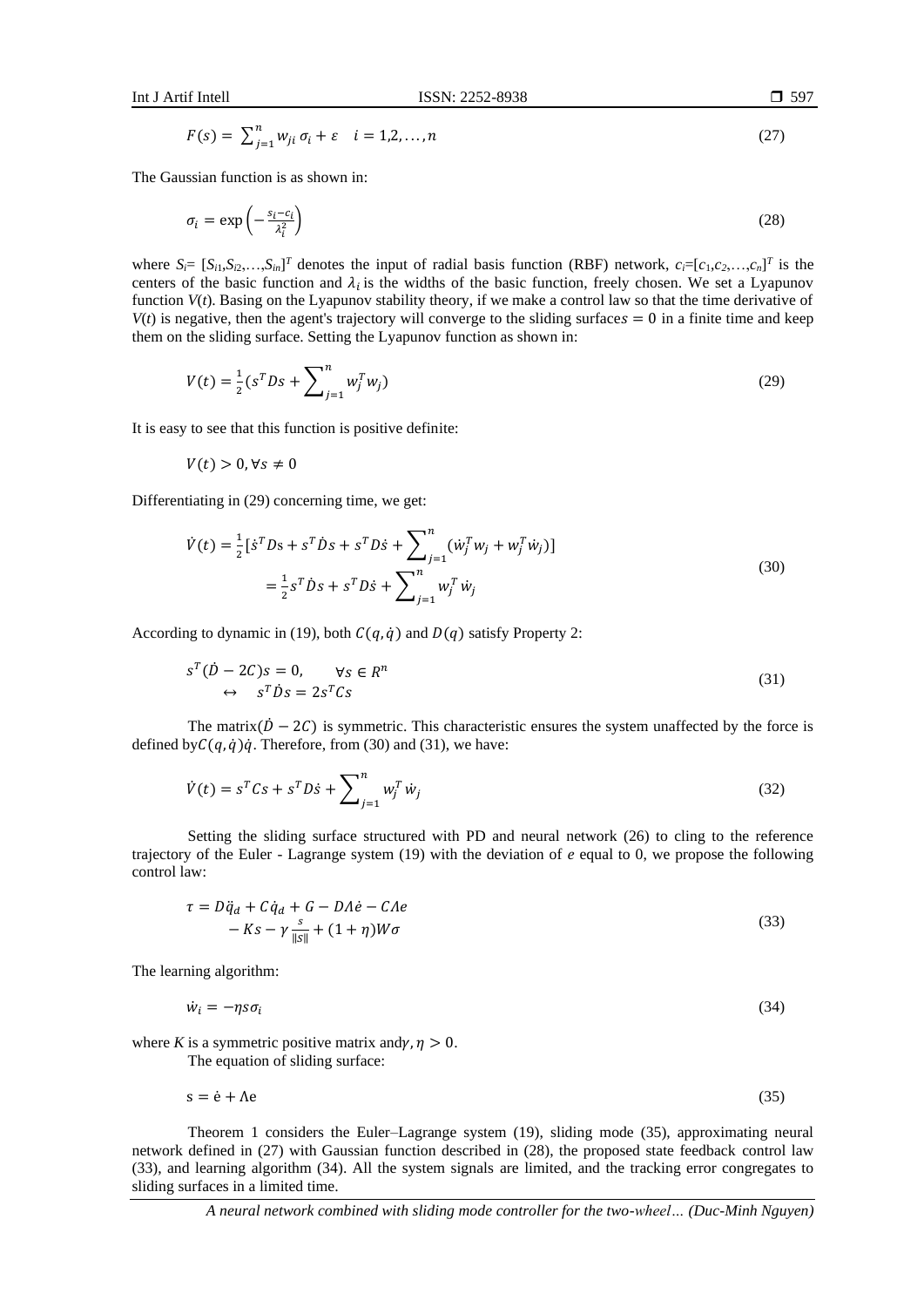Demonstration of theorem 1. Substituting the PD sliding surface described in the form (35) to the (32), we get:

$$
\dot{V}(t) = s^{T} [C(\dot{e} + Ae + D(\ddot{e} + A\dot{e}))] + \sum_{j=1}^{n} w_{j}^{T} \dot{w}_{j}
$$
\n
$$
= s^{T} [C(\dot{q} - \dot{q}_{d} + Ae) + D(\ddot{q} - \ddot{q}_{d} + A\dot{e})] + \sum_{j=1}^{n} w_{j}^{T} \dot{w}_{j}
$$
\n
$$
= s^{T} [C(-\dot{q}_{d} + Ae) + D(-\ddot{q}_{d} + A\dot{e}) + C\dot{q} + D\ddot{q}] + \sum_{j=1}^{n} w_{j}^{T} \dot{w}_{j}
$$
\n(36)

Basing on  $(19)$  and  $(25)$ , we get:

$$
D\ddot{q} + C\dot{q} = \tau - G - F(q, \dot{q}, \ddot{q}, t) = \tau - G - W\sigma - \varepsilon
$$
\n(37)

Replacing (37) in (36), we get:

$$
\dot{V}(t) = s^{T} [C(-\dot{q}_{d} + Ae) + D(-\ddot{q}_{d} + A\dot{e}) ++ \tau - G - W\sigma - \varepsilon] + \sum_{j=1}^{n} w_{j}^{T} \dot{w}_{j}
$$
\n(38)

Replacing  $\tau$  in (33) and (34) into (38), we get:

$$
\dot{V}(t) = s^T [-Ks - \gamma \frac{s}{\|s\|} + \eta W \sigma - \varepsilon] - \eta \sum_{j=1}^n w_j^T s \sigma_j
$$
\n(39)

We have  $w_j^T s = s^T w_j$ . Basing on (27) and (28), the last part in (39) can be rewritten to the following:

$$
\eta \sum_{j=1}^{n} w_j^T s \sigma_j = \eta s^T \sum_{j=1}^{n} w_j \quad \sigma_j = \eta s^T W \sigma \tag{40}
$$

In (39) is rewritten as shown in:

$$
\dot{V}(t) = s^T [-Ks - \gamma \frac{s}{\|s\|} + \eta W \sigma - \varepsilon] - \eta s^T W \sigma
$$
  
=  $s^T [-Ks - \gamma \frac{s}{\|s\|} - \varepsilon]$  (41)

From (41) we can see that  $\dot{V}(t) < 0$  for all  $t \neq 0$  and  $\dot{V}(t) = 0$  if and only if  $s = 0$ . So, with the sliding surface (35), control law (33), learning algorithm (34), and neural network (26), the agent will be tracking the desired trajectory  $q_d$  with the error  $\rightarrow 0$ .

#### **4. RESULTS AND DISCUSSION**

Firstly, we run the neural network to identify the robot with the sample period time  $T_{sp} = 0.01$ . After training, we get the following results. The mse deviation between NN model output and object output is 2.5  $*10^{-12}$ . The biggest deviation between NN model output and robot output is 6  $*10^{-5}$ . The number of training is 1350. The neural network used for identification as (17), the Gaussian function is described in (28), where the Gaussian function parameters are as shown in:

$$
\lambda_1 = 1.2; \lambda_2 = 1.2; c_1 = 0.01; c_2 = 0.01
$$

The initial conditions of the neural network are selected as shown in:

$$
w_{0,0} = \begin{bmatrix} 1 & 1 \\ 1 & 1 \end{bmatrix}
$$

Learning rate  $\eta = 0.1$ and $\gamma = 2$ . The input/output responses of the reference model, the output responses of the object, and the responses of the controller reference model are shown in Figures 2 and Figure 3. The error between the NN model and the object is shown in Figure 4.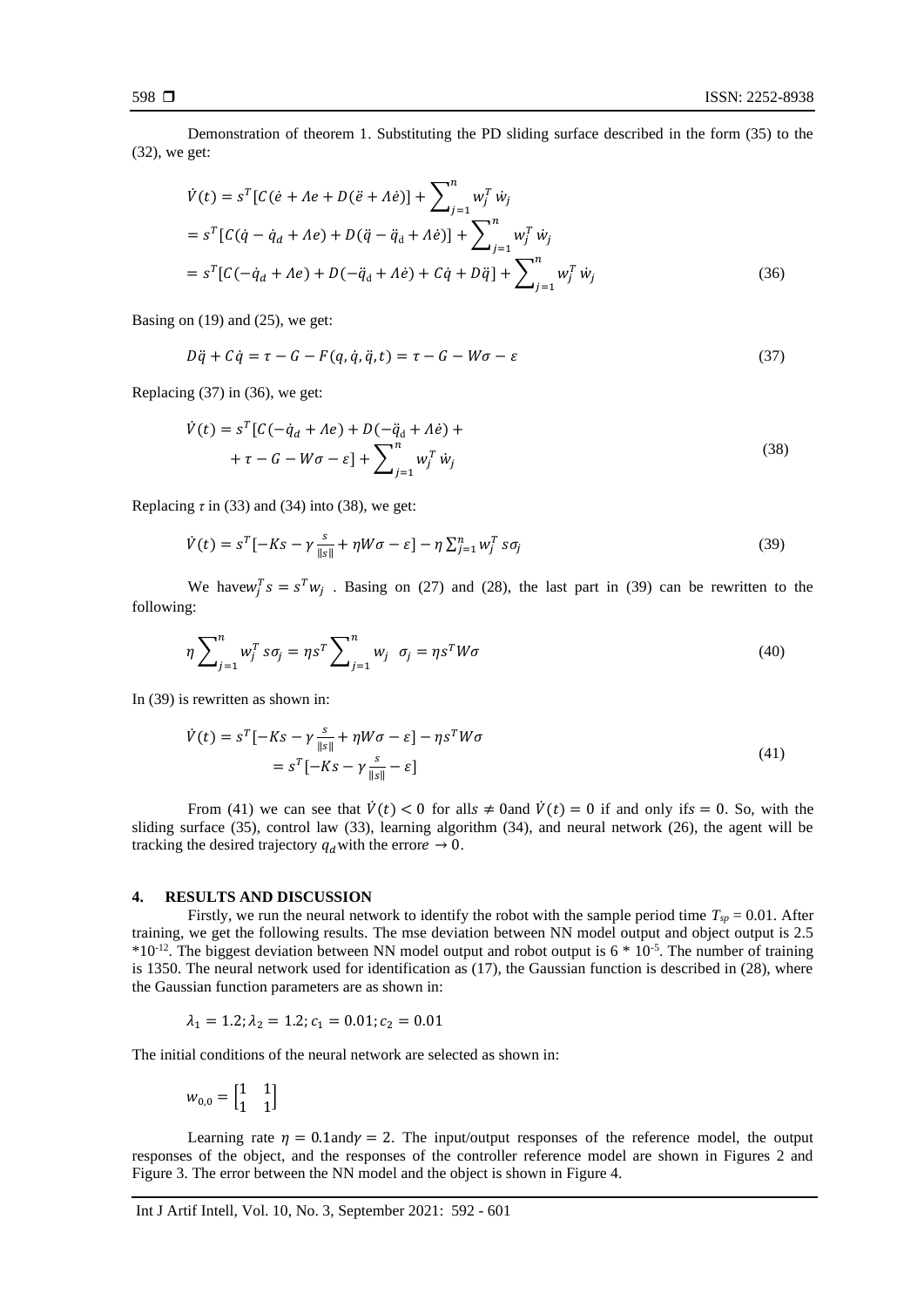





Figure 3. The NN model output, the error between NN output and object output

The parameters of the model are chosen as shown in:

*m<sup>w</sup>* = 0.3kg; *m<sup>1</sup>* = 1kg; *m2* = 2kg; *l* = 0.1m; *d* = 0.2m; *g* = 10 m\* s -2 ; *r* = 0.035m

Setting the sinusoidal random noise, the force acting on the two wheels are as shown in:

 $f_{dL} = -f_{dR} = 2.85 \sin(((2t) + rank) N)$ 

The torque response on the two wheels is shown in Figure 5.





Figure 5. The torque response on the two wheels

Figure 4. The mse error between NN output and object output

The initial states of the autonomous robot system are selected as shown in:

 $[x;\dot{x};\theta;\dot{\theta}] = [0;0.001;-0.0005;0]$ 

The system responses are shown in Figures 6 and 7, respectively. Figure 6(a) shows the position response and Figure 6(b) shows speed response of the robot. Figure 7(a) shows the angle response and Figure 7(b) shows angle rate response of the robot. The results show that the system is well-stabilized, matched the proven theoretical with high efficiency. The parameters of position, speed, angle, and angular velocity quickly return to the equilibrium position after no more than 10 seconds. Therefore, we can confirm that the control method proposed by the authors has worked effectively.

*A neural network combined with sliding mode controller for the two-wheel… (Duc-Minh Nguyen)*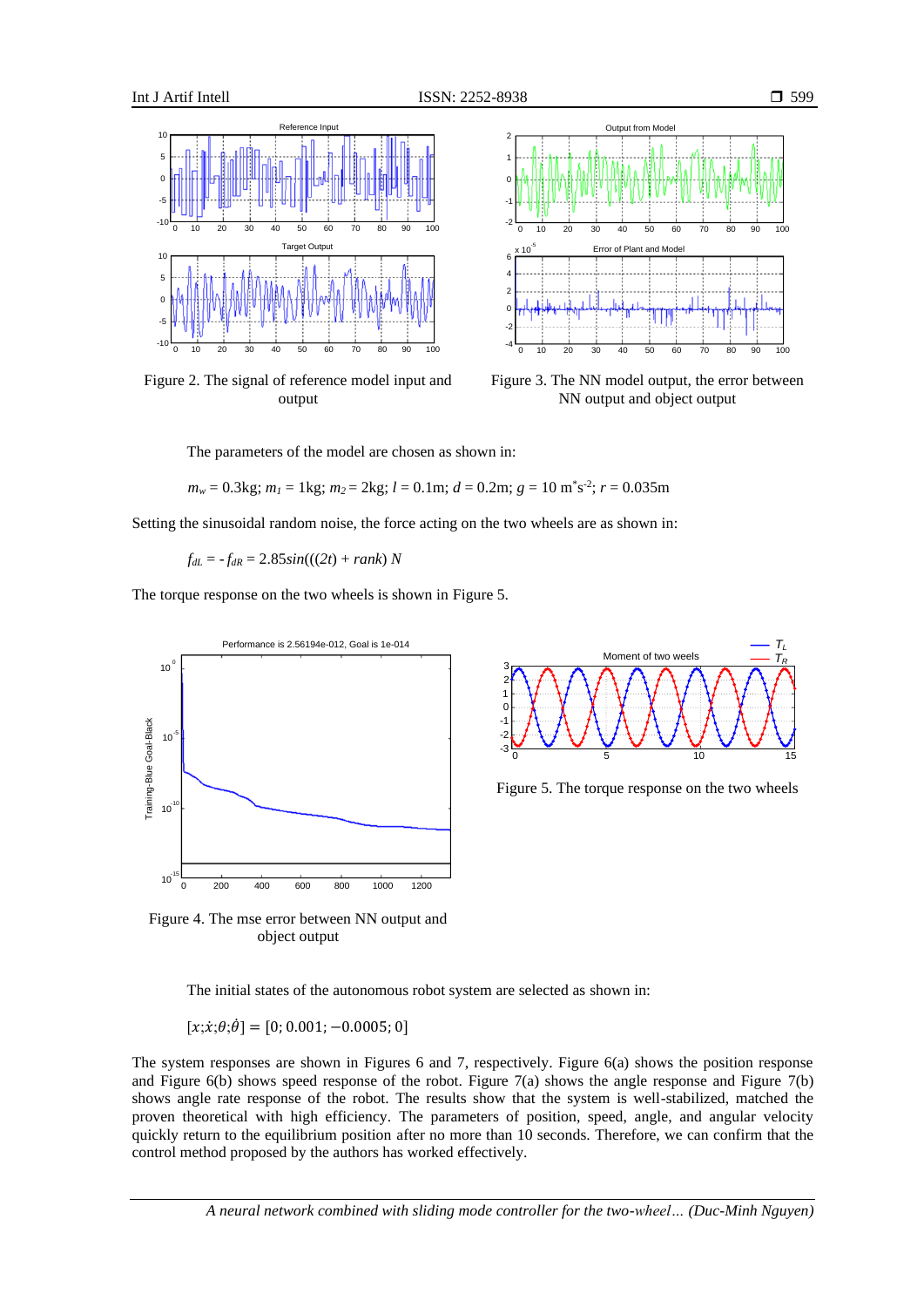

Figure 6. The response of the robot, (a) the position and (b) the speed



Figure 7. The response of the robot, (a) the angle and (b) the angle rate

## **5. CONCLUSION**

In this paper, based on the neural network structure combined with the sliding mode controller with PD-surface, the authors have designed a TWSB robot controller that can compensate for noise in an uncertain environment. The authors have taken advantage of two methods: the neural network has a high adaption and the sliding mode controller has a fast response. The neural network parameters are always defined and updated online to ensure stability in varying noise. Compared to previous approaches, this method's advantage is that the noise detection and filtering system can compensate for any disturbance and ensure the system's stability quickly. The results of this study will be the foundation for the authors' further studies in improving the quality of the consensus control system for many TWSB robots.

#### **ACKNOWLEDGEMENTS**

Nguyen Duc Minh, VINIF.2020.TS.127 was funded by Vingroup Joint Stock Company and supported by the Domestic Master/ PhD Scholarship Programme of Vingroup Innovation Foundation (VINIF), Vingroup Big Data Institute (VINBIGDATA)".

#### **REFERENCES**

- [1] M. S. Arani, H. E. Orimi, W.-F. Xie, and H. Hong, "Sliding mode control design of a two-wheel inverted pendulum robot: simulation, design and experiments," in *Advances in Motion Sensing and Control for Robotic Applications*, Springer, Cham, 2019, pp. 93-107, doi: 10.1007/978-3-030-17369-2\_7.
- [2] O. S. Bhatti, K. M.-ul-Hasan, and M. A. Imtiaz, "Attitude Control and Stabilization of a Two-Wheeled Self-Balancing Robot," *Control Engineering and Applied Informatics (CEAI),* vol.17, no.3, pp. 98-104, 2015.
- [3] M. O. Asali, F. Hadary, and B. W. Sanjaya, "Modeling, Simulation, and Optimal Control for Two-Wheeled Self-Balancing Robot," *International Journal of Electrical and Computer Engineering (IJECE)* vol. 7, no. 4, pp. 2008- 2017, 2017, doi: 10.11591/ijece.v7i4.pp2008-2017.
- [4] S.-C. Lin, C.-C. Tsai, and H.-C. Huang, "Adaptive Robust Self-Balancing and Steering of a Two-Wheeled Human Transportation Vehicle," *Journal of Intelligent & Robotic Systems*, vol. 62, no. 1, pp. 103-123, 2010, doi: 10.1007/s10846-010-9460-5.
- [5] J. Fang, "The LQR Controller Design of Two-Wheeled Self-Balancing Robot Based on the Particle Swarm Optimization Algorithm," *Mathematical Problems in Engineering,* vol. 2014, doi: 10.1155/2014/729095*.*